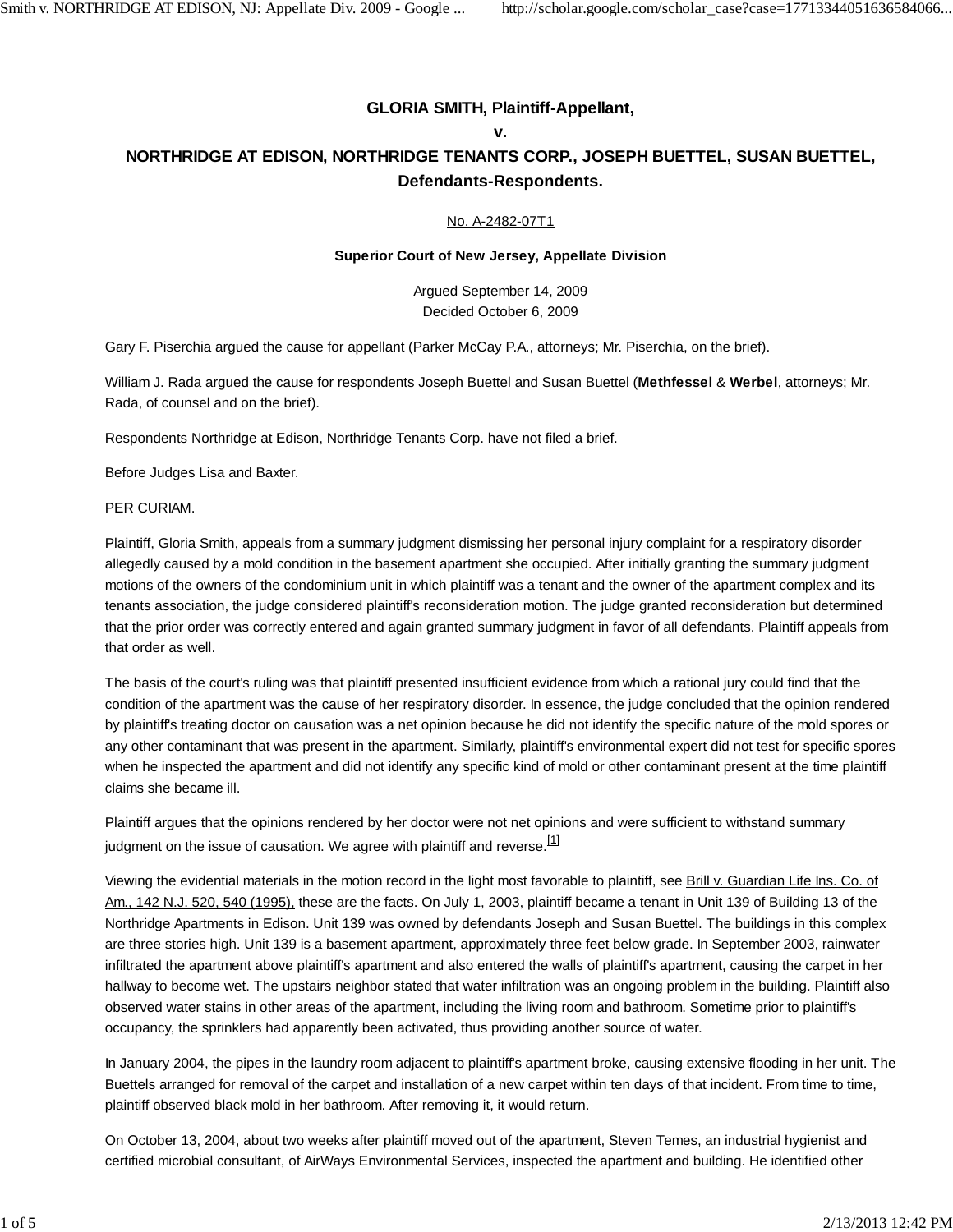sources of water infiltration that had occurred in the past, caused by such things as the design and condition of the roof, the condition of the downspout in the vicinity of plaintiff's apartment, and the grading of the ground adjacent to her apartment. He observed that the French drain in the master bedroom had a mild odor of microbial volatile organic compounds (MVOCs), but the slab was not wet at the time of inspection as determined with the use of a moisture meter. Because the contaminated carpeting had previously been removed and replaced, and because the French drain was dry at the time of inspection, Temes concluded that "conditions at that time with regard to airborne microbial contamination would not have been representative of the chronic exposures [plaintiff] received while living in the apartment when she became sensitized." Temes also observed a heavily rusted return register, indicating a condition of high indoor relative humidity for an extended period of time.

Among the findings and conclusions contained in Temes' report was the following:

The condition of water/moisture in the open French drain as a result of foundation seepage and flooding of the laundry room which shares this same drain would certainly have produced bacterial and fungal growth. The characteristic and recognizable odor of MVOCs produced by fungal organisms (a musty, mildewy odor) was detected by AirWays in the October 13, 2004 site inspection. The drain and slab were determined to be dry at this time with the use of a moisture meter. Evidence of a previous moisture condition existing in this drain was clear and convincing. The open French drain was approximately 4 feet from where Ms. Smith's head would have rested on her pillow when she was sleeping. Because her most severe breathing difficulties occurred while she was sleeping, it is very likely that her exposure to the microbial contamination to which she became sensitized occurred in her bedroom. Additional known water damage to Apartment 139 included saturation of the carpeting in the rear hallway where the appearance of the carpet tackless strip was consistent with significant impact by water. The known water intrusion event in the rear hallway in September of 2003 may not have been the first occurrence from the roof leak based upon statements reportedly made by Ms. Smith's former upstairs neighbor. Evidence of a sewage leak running onto the floor of the electrical utility room adjoining Gloria Smith's bedroom was also observed. This may have permitted sewage contaminants to enter the common French drain.

Among the indoor bioaerosol contaminants known to be capable of producing sensitization in occupants are fungi (especially mold spores and fragments), bacterial endotoxins, MVOCs, and any other allergen or chemical irritant associated with microbial growth in waterdamaged buildings. The potential to develop an environmental hypersensitivity, as with any allergy, is a function of genetic predisposition.

In July 2004, plaintiff began experiencing severe respiratory symptoms. The episodes occurred primarily through the night, while plaintiff was sleeping. She experienced serious problems breathing because her throat closed up. She saw her family physician on August 2, 2004, and was prescribed antibiotics. Although she took the antibiotics as prescribed, the symptoms continued, and indeed worsened. On August 12, or 13, plaintiff experienced a severe episode and went to the emergency room of a local hospital. Chest x-rays were performed. Plaintiff was given a nebulizer and additional antibiotics were prescribed. On August 24, 2004, late at night, plaintiff could hardly breathe. She drove herself to the emergency room. She was admitted overnight. She was prescribed intravenous antibiotics, and discharged with a prescription for more antibiotics, an inhaler and Albuterol. In the ensuing weeks, the symptoms continued and worsened.

Plaintiff decided to consult Dr. Rodolfo Ouano, a specialist in internal medicine. She made an appointment with him for September 28, 2004. The night before the scheduled visit, plaintiff awoke at about 2 or 3 o'clock in the morning, unable to breathe. She attempted to use the inhaler by her bed, but was unable to inhale the Albuterol. She panicked, started spraying the inhaler, and crawled outside into the air. She sat outside until about 8:00 a.m., noticing that her breathing improved.

Plaintiff went to her scheduled appointment with Dr. Ouano. In her history, she described the conditions in her apartment. She also described the events in the preceding months and the treatment she had received through her family physician and hospitals, as well as the results. As set forth in his August 4, 2005 report, Dr. Ouano stated that plaintiff described a cough productive of yellow expectorate, uncontrollable bouts of coughing, vomiting and inability to fall asleep. On physical examination, he found plaintiff to be diaphoretic. She also exhibited labored breathing. Examination of her chest revealed stridor, intercostal retraction, and diffuse pulmonary wheezing.

Dr. Ouano told plaintiff that because the episodes typically occurred in the middle of the night while she was sleeping, the source of the problem appeared to be something she was breathing at that time. Dr. Ouano advised plaintiff not to go home and to immediately move out of the apartment, which she did. The doctor prescribed a tapering dose of oral steroid, an antibiotic,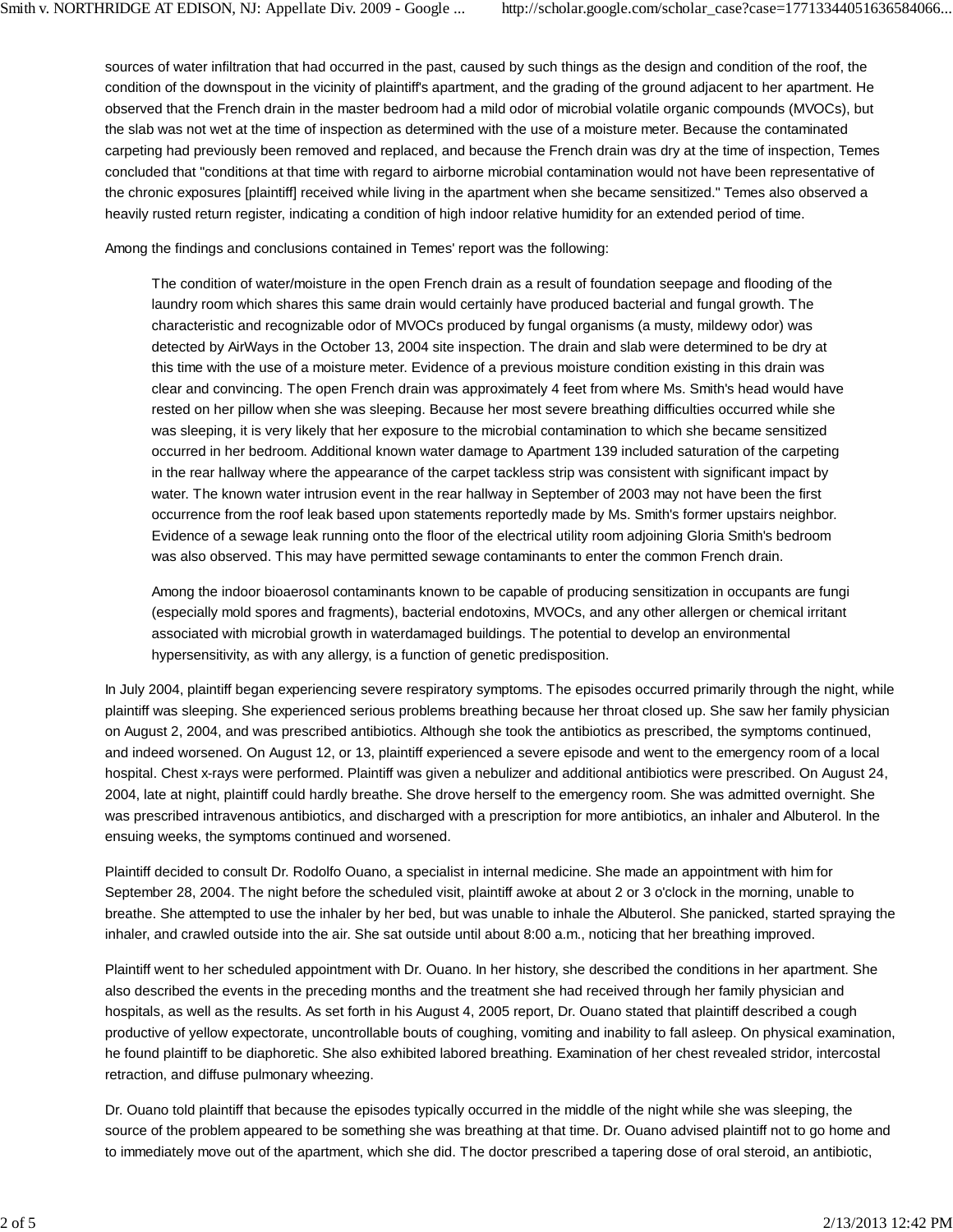plus two types of inhalant bronchodilators.

Since vacating the apartment, plaintiff's symptoms have subsided, but not entirely. She has continued with the medication. According to Dr. Ouano, "she will have residual and permanent physical damage which will affect her during the balance of her lifetime." Plaintiff continued treating with Dr. Ouano for this condition. She apparently saw him a total of seventeen times as of the summary judgment proceedings.

In his report of August 4, 2005, Dr. Ouano did not clearly set forth his opinion that plaintiff's respiratory disorder was caused by the mold condition in her apartment. He stated: "The patient noted that her respiratory symptoms started in July, 200[4] when she resided in a dwelling which [was] subsequently noted to be contaminated with molds." When defendants moved for summary judgment and disputed the sufficiency of Dr. Ouano's report regarding causation, Dr. Ouano signed a certification dated July 9, 2007 which included the following: "At the time of my examinations of Ms[.] Smith, as expressed in my report, and presently, it is my medical opinion that her medical conditions and permanent physical damage were caused by the harmful conditions present in her residence." That certification was filed in opposition to the summary judgment motions.

Further, plaintiff informed the court that defendants had scheduled a discovery deposition of Dr. Ouano, but canceled it. At such a proceeding, of course, counsel for the defense could explore in more detail the bases of the expert's opinions. Because defendants declined to conduct a discovery deposition, plaintiff arranged for a de bene esse deposition of Dr. Ouano, to preserve his testimony for trial and to provide more detail about his opinions.

When asked what plaintiff described in her history as what she believed caused her symptoms, Dr. Ouano said:

I previously said that he — she had a water problem in her residence. I previously described the color of the wall, the wetness in the carpeting. She also described seeing a French drain which was apparently clogged and had some growth, green — greenish, green growth, or whatever, on it.

Dr. Ouano answered affirmatively when asked whether the respiratory symptoms were caused by the adverse environment in her apartment. As to the permanency of her injuries, he elaborated:

I believe she was sensitized by whatever her allergins or whatever substance that she had inhaled. And I believe that she would have recurrence of her symptoms throughout her lifetime. And I also believe that she would need ongoing treatment throughout her life.

. . . .

Well, this would probably consist of bronchial dilators, of course steroids, antibiotics, medications.

In their moving papers, defendants criticized the absence of specificity in identifying the mold spores or other contaminants in plaintiff's apartment. To address this criticism, plaintiff's counsel asked Dr. Ouano whether he visited plaintiff's apartment to ascertain the cause of her problem. He answered in the negative. Counsel then asked how he ascertained the cause of her condition. Dr. Ouano responded:

As a medical doctor I do not investigate. My job is to treat patients. I took the patient's history as being reliable. I noted the timing of her symptoms to what she had described as her living condition and on that basis I was impressed that the patient suffered injuries secondary to the environment that she was in.

Dr. Ouano further testified that all of the opinions he had rendered were given to a reasonable degree of medical certainty. Plaintiff furnished the court with the transcript of Dr. Ouano's deposition (or portions of it) in opposition to defendants' summary judgment motions and in support of plaintiff's reconsideration motion.

In the summary judgment proceedings, defendants argued that because Temes did not test for specific types of mold spores, and because Dr. Ouano did not conduct objective tests of plaintiff, his opinion on medical causation was insufficient to withstand summary judgment. Defendants did not support their argument with any opposing expert reports from physicians or environmentalists.

The judge agreed with defendants. Referring to two previous trials over which he had presided involving injuries caused by exposure to mold, the judge noted that "[s]ometimes there has been air sampling and sometimes there has not been air sampling. But in both cases, the medical testimony about the harm to the plaintiff was clear that the medical . . . condition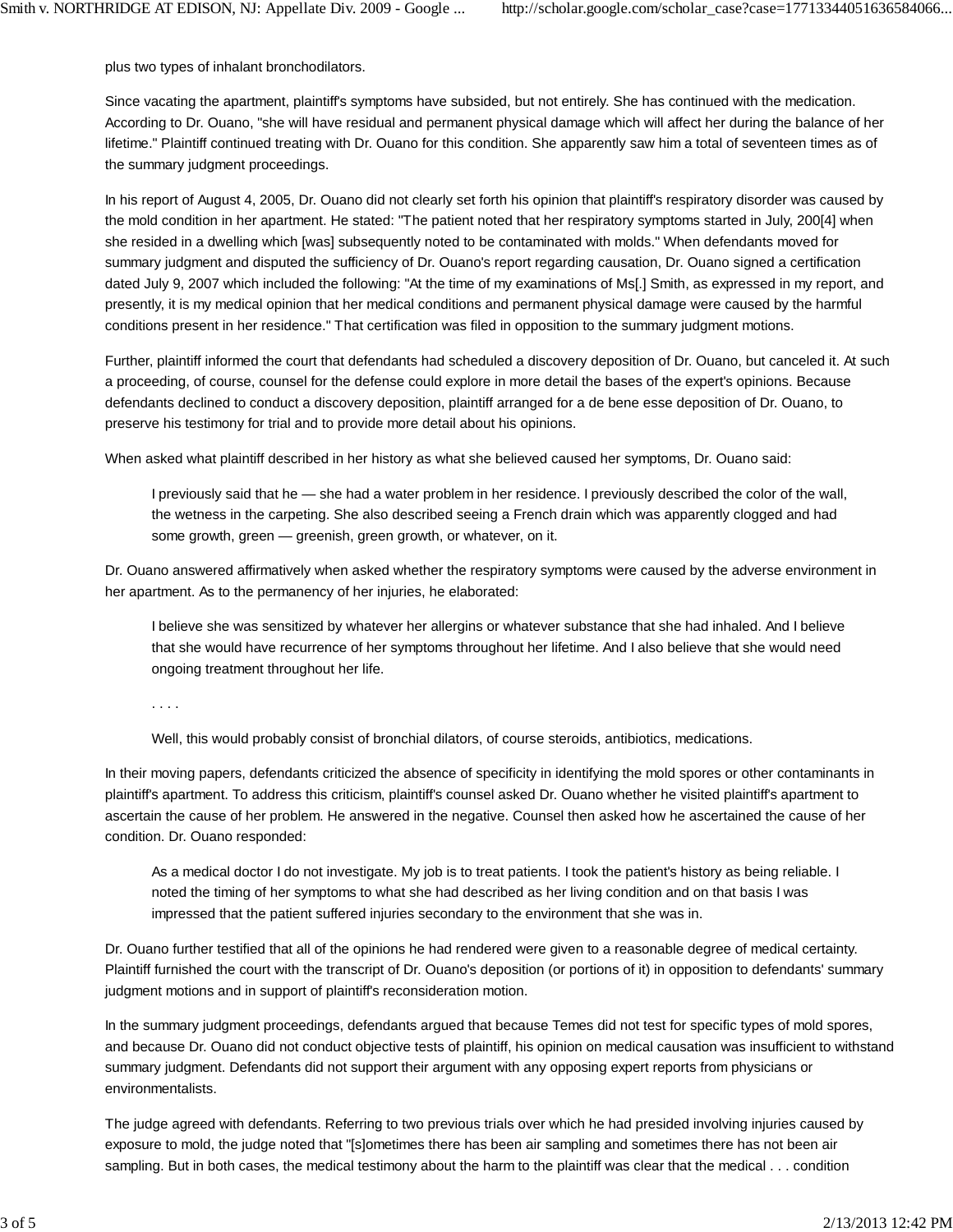suffered by the plaintiff was caused by exposure to mold." The judge concluded: "that there has not been a sufficient showing of proximate causation between the medical condition suffered by the plaintiff and the mold."

In ruling on plaintiff's reconsideration motion, the judge noted that although Temes detected an odor of mold and observed visible mold growth on sheetrock, "[w]e don't know the type [of] mold, we don't even know what it was, we know that it looked like mold." The judge concluded there was no way to tell if the mold that Mr. Temes smelled and saw was the type that would cause symptoms such as those experienced by plaintiff. Accordingly, the judge adhered to his prior determination that the proofs on medical causation were insufficient to allow a rational jury to render a verdict in favor of plaintiff, and he again granted summary judgment for defendants.

Summary judgment must be granted if "the pleadings, depositions, answers to interrogatories and admissions on file, together with the affidavits, if any, show that there is no genuine issue as to any material fact challenged and that the moving party is entitled to a judgment or order as a matter of law." R. 4:46-2(c). In determining whether a material fact exists, a judge must determine whether

the competent evidential materials presented, when viewed in the light most favorable to the non-moving party, are sufficient to permit a rational factfinder to resolve the alleged disputed issue in favor of the non-moving party. . . . If there exists a single, unavoidable resolution of the alleged disputed issue of fact, that issue should be considered insufficient to constitute a `genuine' issue of material fact for purposes of Rule 4:46-2.

[Brill, supra, 142 N.J. at 540.] Thus, "when the evidence is so one-sided that one party must prevail as a matter of law, . . . the trial court should not hesitate to grant summary judgment." Ibid, (internal quotation marks omitted). On appellate review, we apply the same standard and determine de novo whether, applying the Brill standard, summary judgment was properly granted. Prudential Prop. & Cas. Ins. Co. v. Boylan, 307 N.J. Super. 162, 167 (App. Div.), certif. denied, 154 N.J. 608 (1998).

Experts may base their opinions on facts or data perceived by or made known to them. N.J.R.E. 703. Substantial relevant facts were made known to Dr. Ouano by plaintiff through her history. These included the condition of the apartment as observed by her over a period of months, a description of the nature, severity and timing of her respiratory episodes, medical intervention for those episodes, her response to treatment on those prior occasions, and the like. Dr. Ouano also made his own observations as a result of his clinical examination of plaintiff. He noted that her chest exhibited stridor, intercostal retraction and diffuse pulmonary wheezing. This undoubtedly corroborated symptoms described by plaintiff.

Based upon the history and clinical examination, utilizing his medical education, experience and expertise, Dr. Ouano made a diagnosis. At first, he advised plaintiff to immediately vacate the apartment. When she did, and continued treating with him in the ensuing months, she reported that her symptoms has subsided. This, no doubt, confirmed his preliminary opinion that the source of plaintiff's respiratory distress was her exposure to the environmental conditions in her apartment. While defendants speculate that the source could have been something else, such as new clothing or furniture, to which plaintiff might have been allergic, this is nothing more than speculation and is not a fair reading of Dr. Ouano's opinions as set forth in his report, certification and de bene esse deposition testimony.

Of course, defendants are free to challenge Dr. Ouano's opinions, including his opinion on medical causation, through crossexamination. See N.J.R.E. 705 (providing that an expert may be required to disclose the underlying facts or data supporting his or her opinion on cross-examination); see also McCalla v. Harnischfeger Corp., 215 N.J. Super. 160, 172 (App. Div.) (commenting that when confronted with a net opinion, an adversary has the opportunity "by interrogatory and deposition to discover the basis for the expert's opinion"), certif. denied, 108 N.J. 219 (1987).

The net opinion rule precludes experts from expressing bare conclusions, unsupported by factual evidence. Buckelew v. Grossbard, 87 N.J. 512, 524 (1981). We are satisfied from our review of the record that Dr. Ouano's opinion on medical causation does not fall within the proscription. Any shortcoming such as those relied upon by defendants and the trial court, such as the lack of testing for specific types of mold spores, the absence of objective testing of plaintiff, or other possible sources of plaintiff's symptoms and respiratory disorder, go to the weight of Dr. Ouano's opinion, not its admissibility. An expert's opinion, rendered to a reasonable degree of medical certainty, and based upon sufficient facts or data, "is not inadmissible merely because it fails to account for some particular condition or fact which the adversary considers relevant." State v. Freeman, 223 N.J. Super. 92, 116 (App. Div. 1988), certif. denied, 114 N.J. 525 (1989).